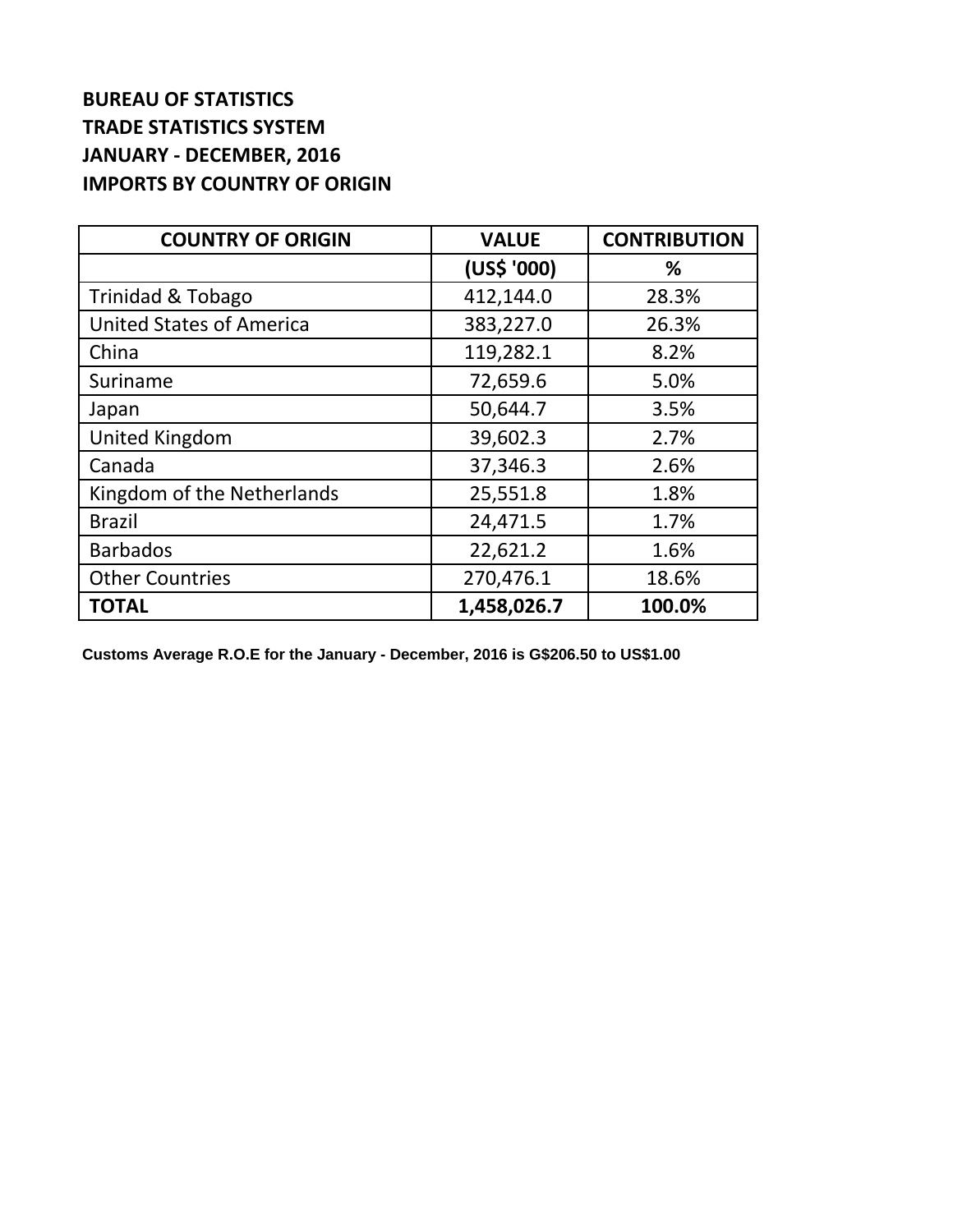## **BUREAU OF STATISTICS TRADE STATISTICS SYSTEM JANUARY - DECEMBER, 2016 IMPORTS BY SITC**

| <b>SITC</b>  | <b>ITEMS</b>                                   | <b>VALUE</b> | <b>CONTRIBUTION</b> |
|--------------|------------------------------------------------|--------------|---------------------|
|              |                                                | (US\$ '000)  | %                   |
| 334          | <b>Fuel &amp; Lubricants</b>                   | 344,715.3    | 23.6%               |
| 723          | <b>Contractors Plant Equipment (Machinery)</b> | 53,900.2     | 3.7%                |
| 781          | <b>Motor Cars</b>                              | 39,137.8     | 2.7%                |
| 661          | Lime, Cement etc.                              | 31,931.9     | 2.2%                |
| 642          | <b>Articles of Paper</b>                       | 30,081.4     | 2.1%                |
| 672-679      | Articles of Iron and Steel                     | 29,976.6     | 2.1%                |
| 562          | Fertilizers, Manufactured                      | 28,284.3     | 1.9%                |
| 713          | <b>Internal Combustion Engines</b>             | 26,573.0     | 1.8%                |
| 098          | Edible Products and Preparations n.e.s         | 26,123.5     | 1.8%                |
| 048          | Cereal, Flour, Starch, Preparations            | 25,658.1     | 1.8%                |
|              | Other Imports                                  | 821,644.6    | 56.4%               |
| <b>TOTAL</b> |                                                | 1,458,026.7  | 100.0%              |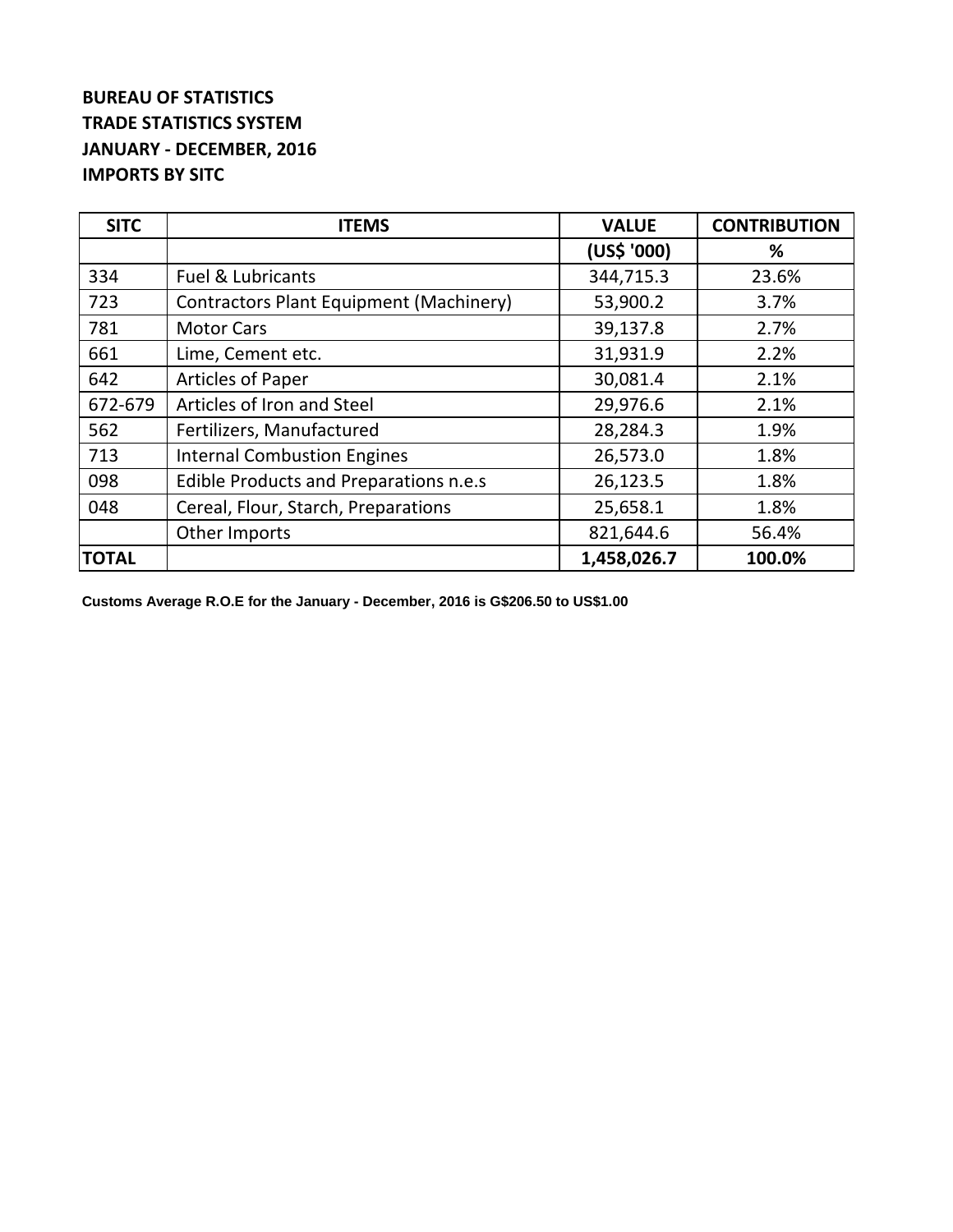## **CUSTOMS TRIPS DATA TRADE STATISTICS SYSTEM JANUARY - DECEMBER, 2016 EXPORTS BY COUNTRY OF DESTINATION**

| <b>COUNTRY OF DESTINATION</b>   | <b>VALUE</b> | <b>CONTRIBUTION</b> |
|---------------------------------|--------------|---------------------|
|                                 | (US\$ '000)  | %                   |
| Canada                          | 603,968.1    | 42.1%               |
| <b>United States of America</b> | 277,964.0    | 19.4%               |
| <b>United Kingdom</b>           | 76,430.2     | 5.3%                |
| Jamaica                         | 41,434.8     | 2.9%                |
| <b>Trinidad &amp; Tobago</b>    | 40,766.1     | 2.8%                |
| Panama                          | 32,233.0     | 2.2%                |
| <b>Belgium</b>                  | 29,325.4     | 2.0%                |
| Italy                           | 28,683.2     | 2.0%                |
| Portugal                        | 27,504.2     | 1.9%                |
| Ukraine                         | 26,293.4     | 1.8%                |
| <b>Other Countries</b>          | 249,803.1    | 17.4%               |
| <b>TOTAL</b>                    | 1,434,405.5  | 100.0%              |